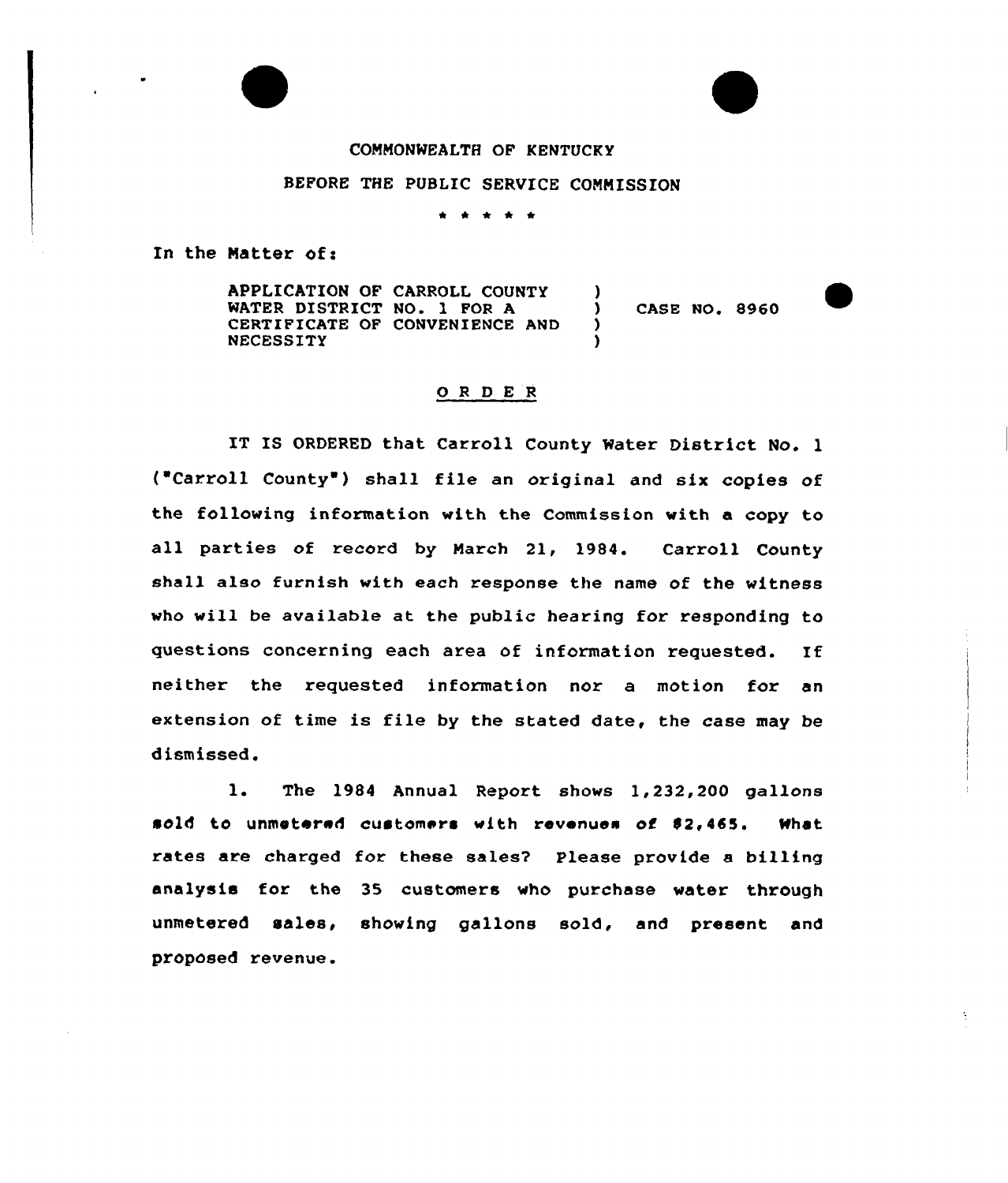2. The 1982 Annual Report shows 500,100 gallons sold for fire protection with revenue of S1,049.17. The 1983 Annual Report shows 500,100 gallons sold and revenue collected at S655.83.

(a) Please explain the difference in revenue of S393.34 since the same number of gallons were sold.

(b) At what rate do you presently sell water for fire protection?

(c) Please provide your proposed rates and revenue for fire protection.

3. On the income statement for year ended December 31, 1983, you show revenue from water sales as 8145,237. On the billing analysis filed February 1, 1984, water revenue is listed as \$136,543. In Item 5 of a response to an information request, received February 17, 1984, it was stated that the difference of 88,694 was because the billing analysis did not include unmetered and public fire protection sales, and that the remaining difference is offage. The 1983 Annual Report lists revenue from unmetered sales as \$2,465 and revenue from fire protection as \$656. This results in a difference of 85,573 attributed to offage.

(a) Please explain what the district means by the term offage.

(b) Please explain in detail what accounts for the difference of S5,573.

 $-2-$ 

الحادث للخلط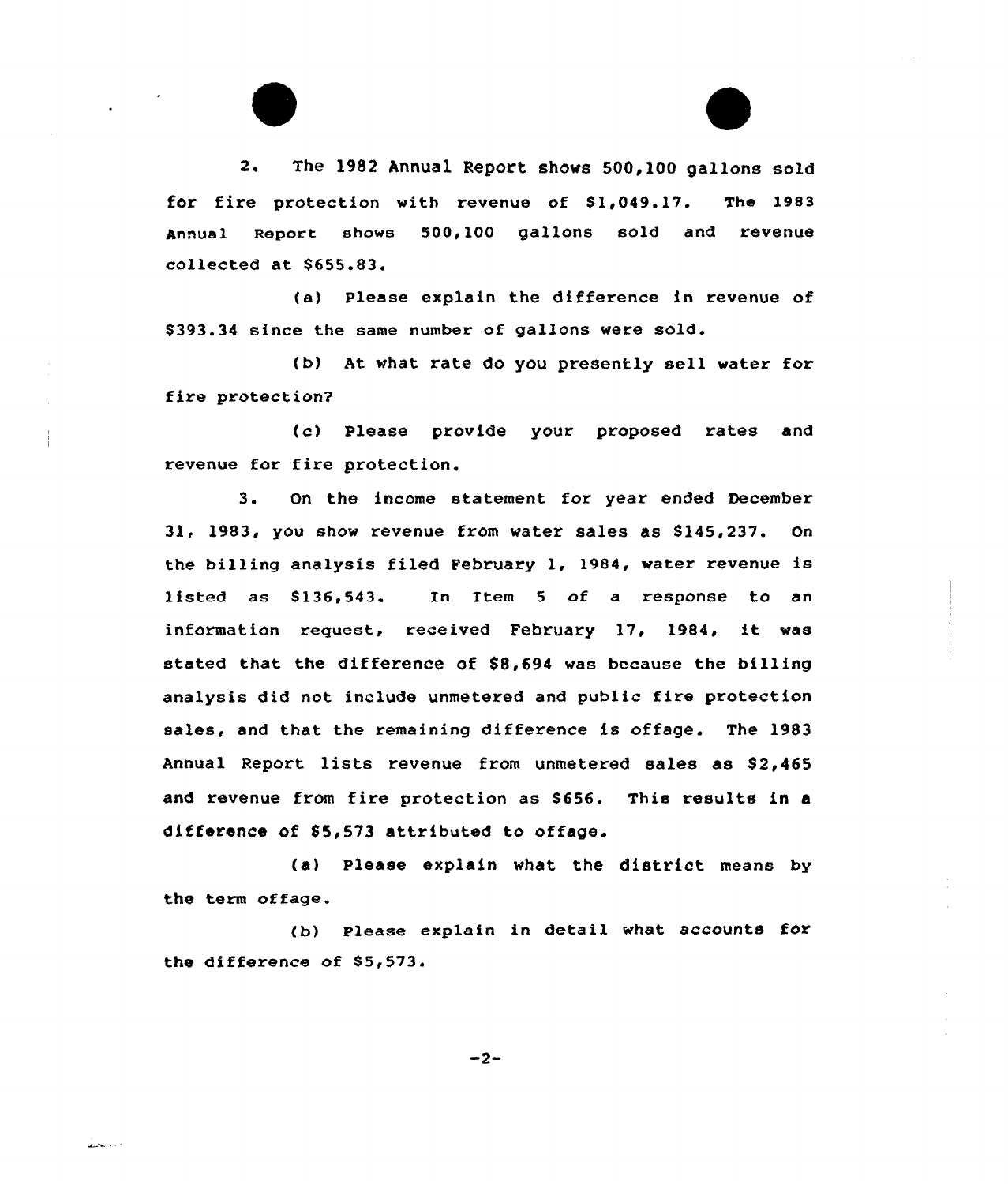4. Provide copies of any studies, comparisons, surveys or other documentation upon which the proposed change in rate design was based.

5. Please provide cost data showing the cost to deliver 1,000 gallons of water in order to assure that all rate steps are compensatory.

6. Please explain why you propose to increase the second step of your rate structure by 100 percent, the third step by 150 percent, and the last step by a maximum of only 70 percent2 Please explain how this vill. be equitable for the small user as well as the large user.

7. Please provide the following related to your Naintenance Agreement:

- (a) A copy of the Maintenance Contract;
- (b) Name(s) of person(s) for whom services are provided;
- (c) <sup>A</sup> list of services provided;
- (d) How are the expenses associated with this service accounted you?

8. Provide copies of invoices for Office Supplies and Other Expenses (limited to invoices of \$50 and over.)

9. Provide the current price per 1,000 gallons paid to the Carrollton Utilities Commission for purchased water.